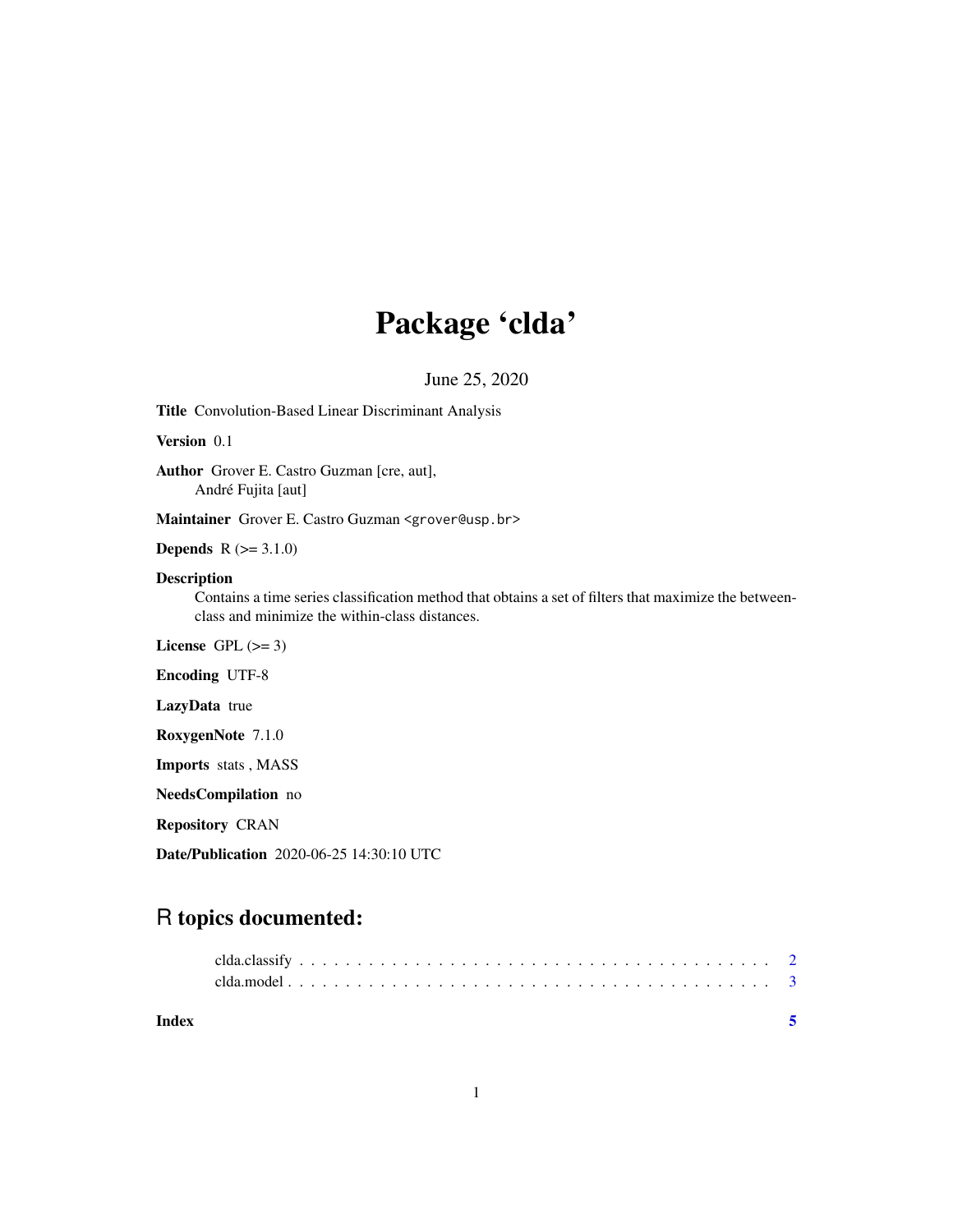<span id="page-1-0"></span>clda.classify *cLDA classify*

#### Description

Classify the time series and obtain the distances between the time series and the centroids of each class.

#### Usage

clda.classify(model, Data)

#### Arguments

| model | An object returned by the function clda.model. |
|-------|------------------------------------------------|
| Data  | Matrix of time series on the rows.             |

#### Value

A list containing the predicted labels of the time series and a matrix of distances between the time series and the centroids after applying the filters obtained by [clda.model](#page-2-1).

#### Author(s)

Grover E. Castro Guzman André Fujita

#### See Also

[clda.model](#page-2-1)

#### Examples

```
## Generating 200 time series of length 100 with label 1
time_series_signal_1 = sin(matrix(runif(200*100),nrow = 200,ncol = 100))
time\_series\_error_1 = matrix(rnorm(200*100), nrow = 200, ncol = 100)time_series_w_label_1 = time_series_signal_1 + time_series_error_1
## Generating another 200 time series of length 100 with label 2
time_series_signal_2 = cos(matrix(runif(200*100),nrow = 200,ncol = 100))time\_series\_error_2 = matrix(rnorm(200*100), nrow = 200, ncol = 100)time_series_w_label_2 = time_series_signal_2 + time_series_error_2
## Join the time series data in one matrix
time_series_data = rbind(time_series_w_label_1,time_series_w_label_2)
label_time_series = c(rep(1,200),rep(2,200))clda_model <- clda.model(time_series_data,label_time_series)
## Create a test set
## data with label 1
```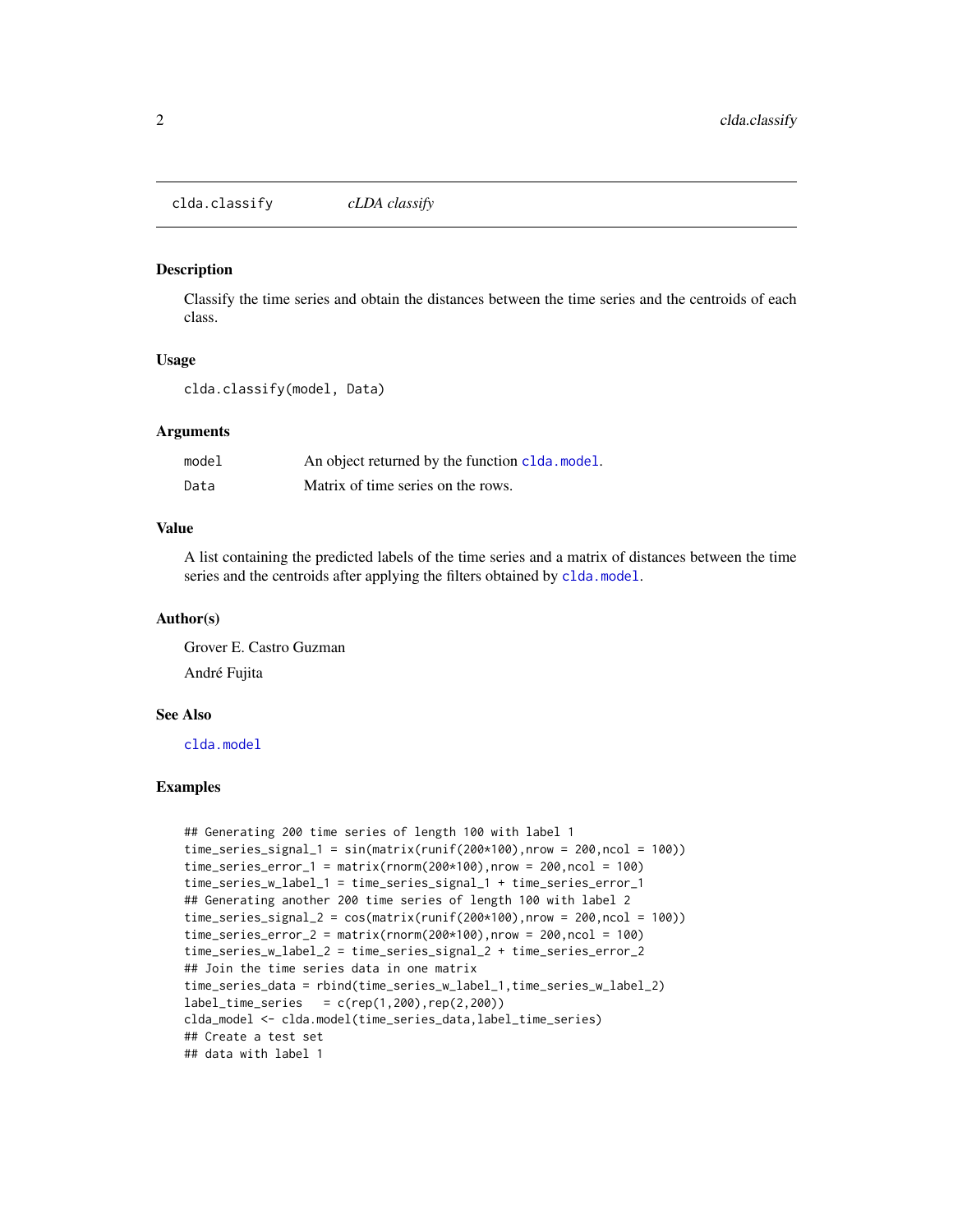#### <span id="page-2-0"></span>clda.model 3

```
Data_test_label_1 = sin(matrix(runif(50*100),nrow = 50,ncol = 100))## data with label 2
Data_test_label_2 = cos(maxrix(runif(50*100),nrow = 50,ncol = 100))## join data into a single matrix
Data_test = rbind(Data_test_label_1,Data_test_label_2)
## obtain the labels and distances of each time series
clda.classify(clda_model,Data_test)
```
<span id="page-2-1"></span>clda.model *cLDA Model*

#### Description

Obtains a set of filters for labeled time series data so that the between-class distances are maximized, and the within-class distances are minimized.

#### Usage

clda.model(Data, Labels)

#### Arguments

| Data   | Matrix of time series on the rows. |
|--------|------------------------------------|
| Labels | Label of each time series.         |

#### Value

A list containing the filters and their respective importance (g and eig\_val), the class means (Means), the average of the class means (Mean), and the labels of each class mean (classes). The filters are the columns of the matrix g.

#### Author(s)

Grover E. Castro Guzman

André Fujita

#### Examples

```
## Generating 200 time series of length 100 with label 1
time\_series\_signal_1 = sin(maxrix(runif(200*100),nrow = 200,ncol = 100))time\_series\_error_1 = matrix(rnorm(200*100), nrow = 200, ncol = 100)time_series_w_label_1 = time_series_signal_1 + time_series_error_1
## Generating another 200 time series of length 100 with label 2
time\_series\_signal_2 = cos(maxrix(runif(200*100),nrow = 200,ncol = 100))time\_series\_error_2 = matrix(rnorm(200*100), nrow = 200, ncol = 100)time_series_w_label_2 = time_series_signal_2 + time_series_error_2
## Join the time series data in one matrix
time_series_data = rbind(time_series_w_label_1,time_series_w_label_2)
label_time_series = c(rep(1,200),rep(2,200))
```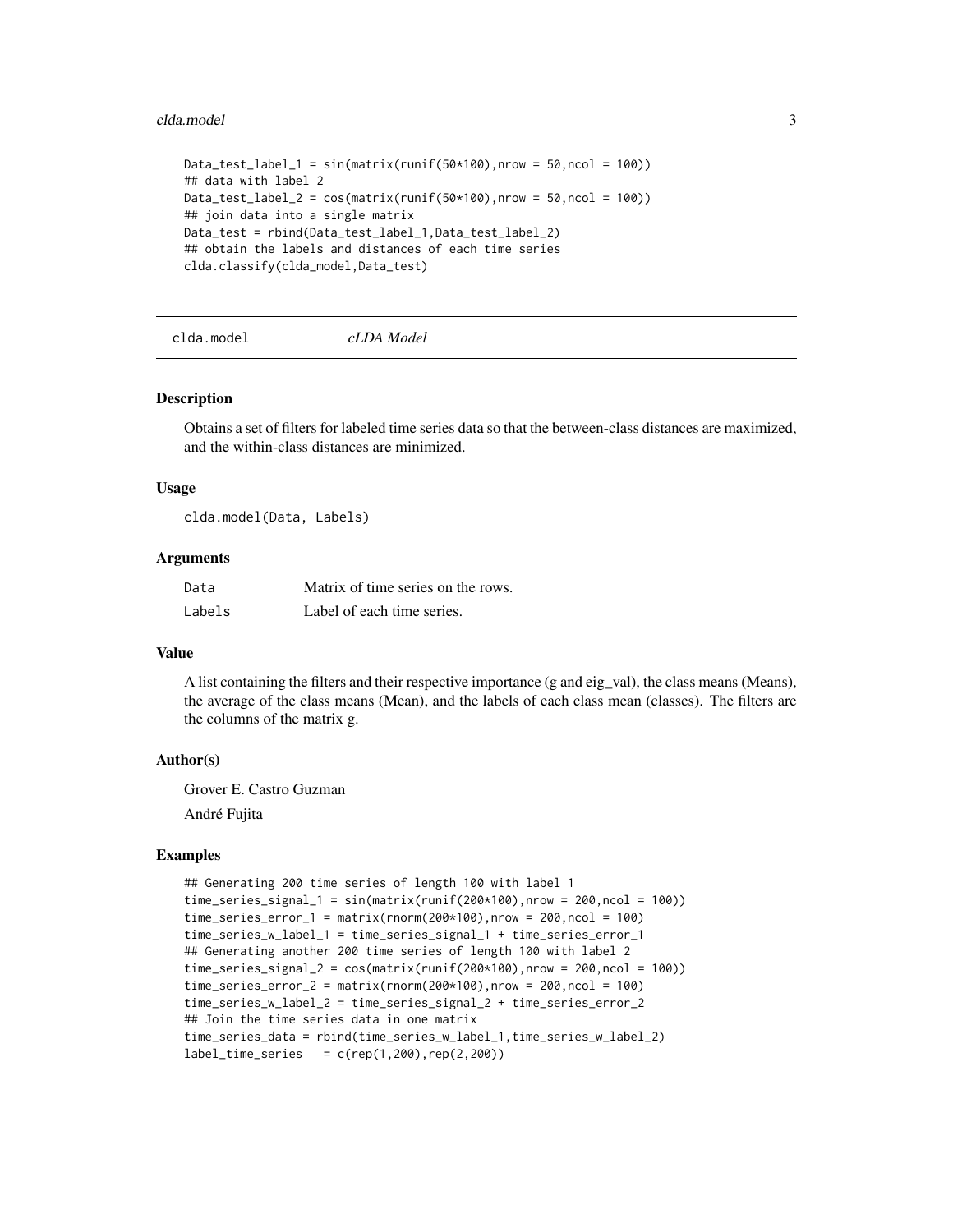4 clda.model

## obtain the model with the given data clda.model(time\_series\_data,label\_time\_series)